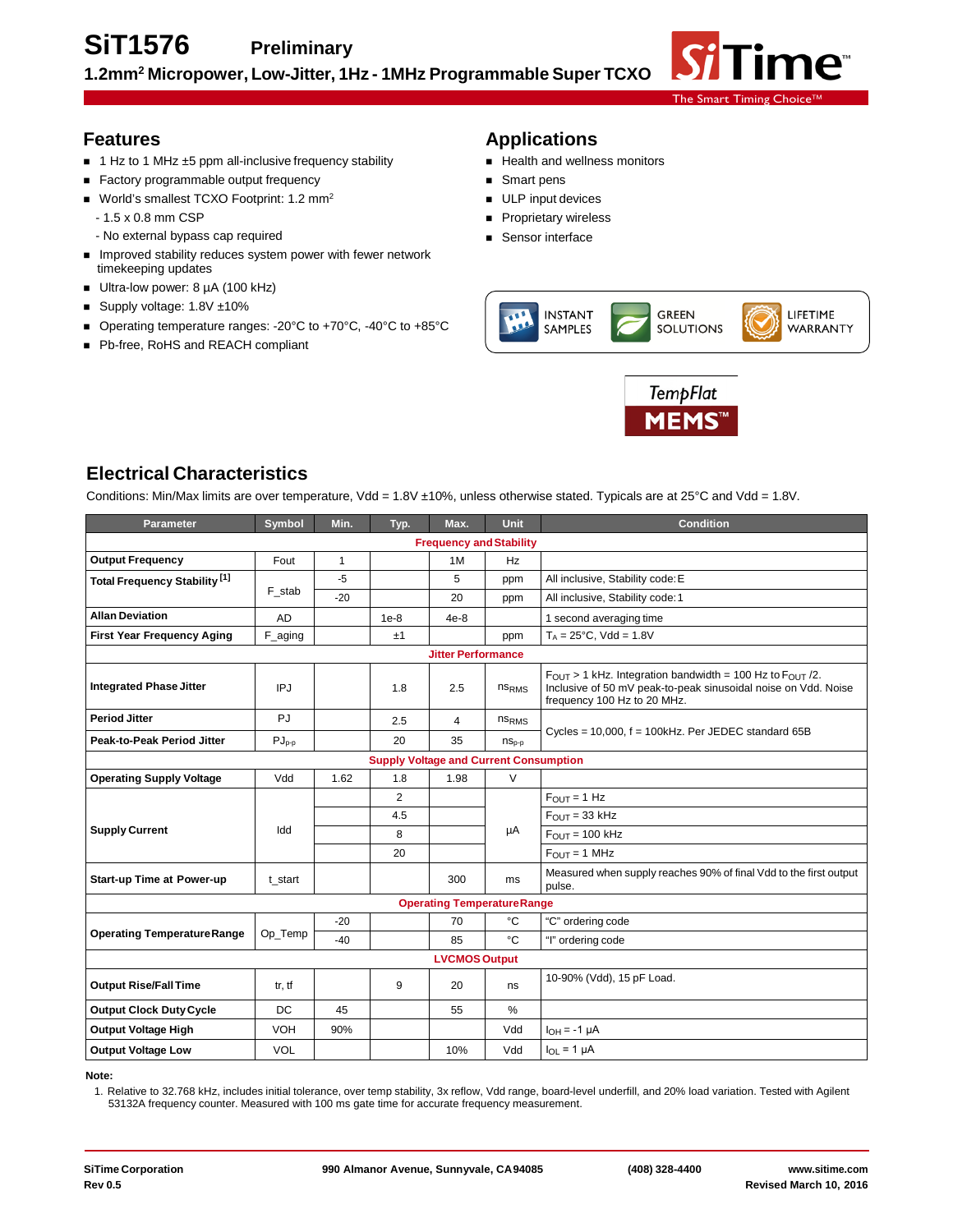# **Pin Configuration**

| <b>CSP</b><br>Pin | Symbol     | $\overline{U}$         | Functionality                                                                                                                                                              |
|-------------------|------------|------------------------|----------------------------------------------------------------------------------------------------------------------------------------------------------------------------|
|                   | <b>GND</b> | <b>Internal Test</b>   | Connect to ground.                                                                                                                                                         |
|                   | CLK Out    | <b>OUT</b>             | Oscillator clock output.                                                                                                                                                   |
| 3                 | Vdd        | Power Supply           | 1.8V ±10% power supply. Under normal operating conditions, Vdd does not require external<br>bypass/decoupling capacitor(s). SiT1576 includes on-chip filtering capacitors. |
| 4                 | GND        | Power Supply<br>Ground | Connect to ground.                                                                                                                                                         |

#### **CSP Package (Top View)**



## **Absolute Maximum Ratings**

Attempted operation outside the absolute maximum ratings may cause permanent damage to the part. Actual performance of the IC is only guaranteed within the operational specifications, not at absolute maximum ratings.

| <b>Parameters</b>                                  | <b>Test Conditions</b> | Value            | Unit |
|----------------------------------------------------|------------------------|------------------|------|
| Continuous Power Supply Voltage Range (Vdd)        |                        | $-0.5$ to 4.0    | ٧    |
| Continuous Maximum Operating Temperature Range     |                        | 105              | ۰c   |
| Short Duration Maximum Operating Temperature Range | $\leq$ 30 minutes      | 125              | °C   |
| Human Body Model (HBM) ESD Protection              | JESD22-A114            | 2000             | V    |
| Charge-Device Model (CDM) ESD Protection           | JESD22-C101            | 750              | V    |
| Machine Model (MM) ESD Protection                  | JESD22-A115            | 300              | V    |
| Latch-up Tolerance                                 |                        | JESD78 Compliant |      |
| <b>Mechanical Shock Resistance</b>                 | Mil 883, Method 2002   | 20,000           | g    |
| <b>Mechanical Vibration Resistance</b>             | Mil 883, Method 2007   | 70               | g    |
| 1508 CSP Junction Temperature                      |                        | 150              | °C   |
| Storage Temperature                                |                        | $-65$ to 150     | °C   |

# **System Block Diagram**



**Figure 1. SiT1576 Block Diagram**

ne<sup>®</sup>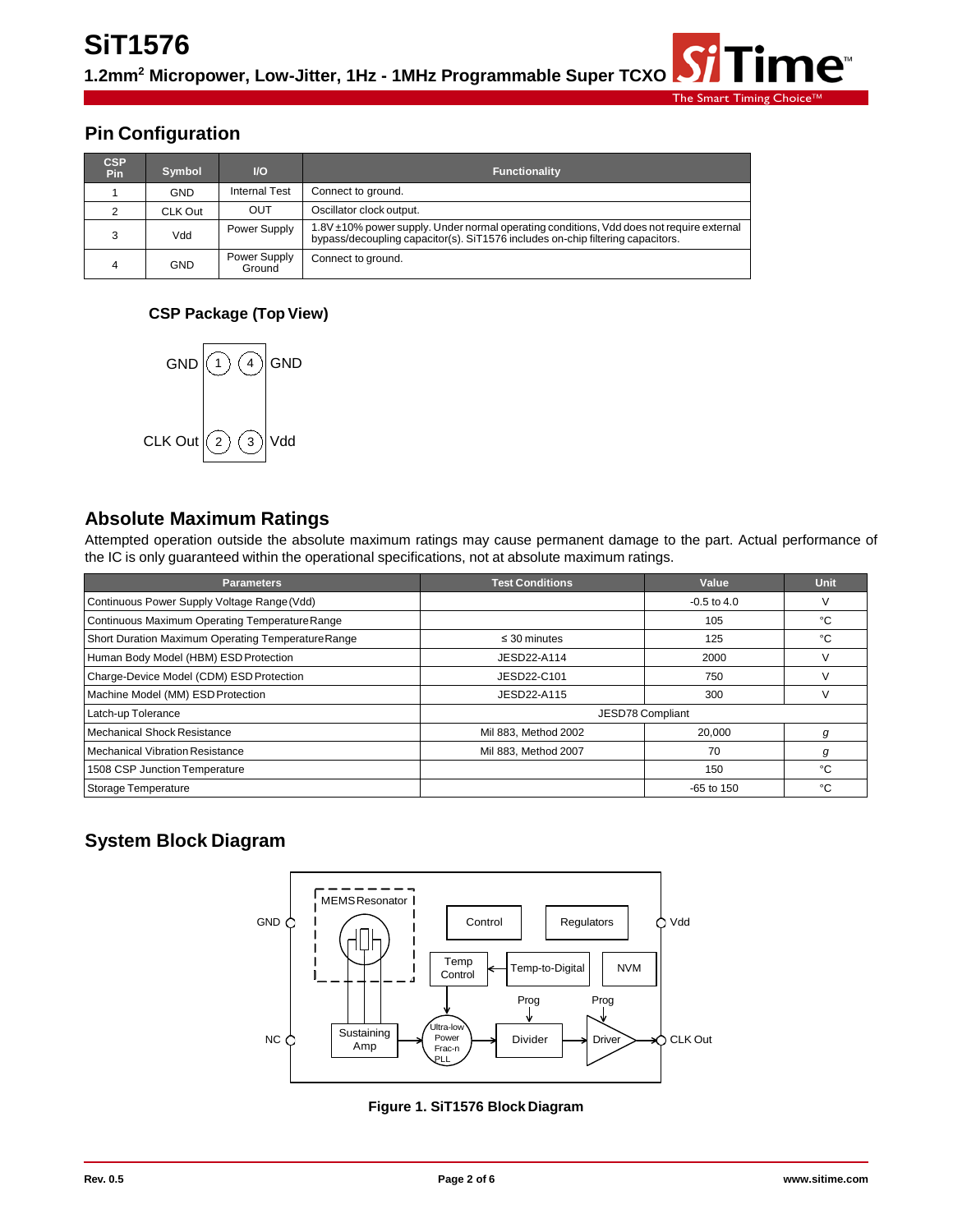# **Description**

SiT1576 is an ultra-small and ultra-low power Factory programmable TCXO with an output frequency range between 1 Hz to 1 MHz. SiTime's silicon MEMS technology enables the first 1 Hz - 1 MHz TCXO in the world's smallest footprint and chip-scale packaging (CSP). Typical supply current is 4.5 µA (33 kHz) under no load condition.

SiTime's MEMS oscillator consists of a MEMS resonator and a programmable analog circuit. SiT1576 MEMS resonator is built with SiTime's unique MEMS First™ process. A key manufacturing step is EpiSeal™ during which the MEMS resonator is annealed with temperatures over 1000°C. EpiSeal creates an extremely strong, clean, vacuum chamber that encapsulates the MEMS resonator and ensures the best performance and reliability. During EpiSeal, a poly silicon cap is grown on top of the resonator cavity, which eliminates the need for additional cap wafers or other exotic packaging. As a result, SiTime's MEMS resonator die can be used like any other semiconductor die. One unique result of SiTime's MEMS First and EpiSeal manufacturing processes is the capability to integrate SiTime's MEMS die with a SOC, ASIC, micropro- cessor or analog die within a package to eliminate external timing components and provide a highly integrated, smaller, cheaper solution to the customer.

#### **TCXO FrequencyStability**

SiT1576 is factory calibrated (trimmed) over multiple temperature points to guarantee extremely tight stability over temperature. Unlike quartz crystals that have a classic tuning fork parabola temperature curve with a 25°C turnover point with a 0.04 ppm/°C2 temperature coefficient, the SiT1576 temperature coefficient is calibrated and corrected over temperature with an active temperature correction circuit. The result is a 32 kHz TCXO with extremely tight frequency variation over the -40°C to +85°C temperature range.

When measuring the output frequency of SiT1576 with a frequency counter, it is important to make sure the counter's gate time is >100 ms. Shorter gate times may lead to inaccurate measurements.

#### **Dynamic Temperature Frequency Response**

Dynamic Temperature Frequency Response is the rate of frequency change during temperature ramps. This is an important performance metric when the oscillator is mounted near a high power component (e.g. SoC or power management) that may rapidly change the temperature of surrounding components.

For moderate temperature ramp rates  $( $2^{\circ}$ C/sec)$ , the dynamic response is primarily determined by the steady-state frequency vs. temperature of the device. The best dynamic response is obtained from parts which have been trimmed to be flat in frequency over temperature.

For high temperature ramp rates (>5°C/sec), the latency in the temperature compensation loop contributes a larger frequency error, which is dependent on the temperature compensation update rate. This part achieves excellent performance at 3Hz update rate. This device family supports faster update rates for further reducing dynamic frequency error at the expense of slightly increased current consumption.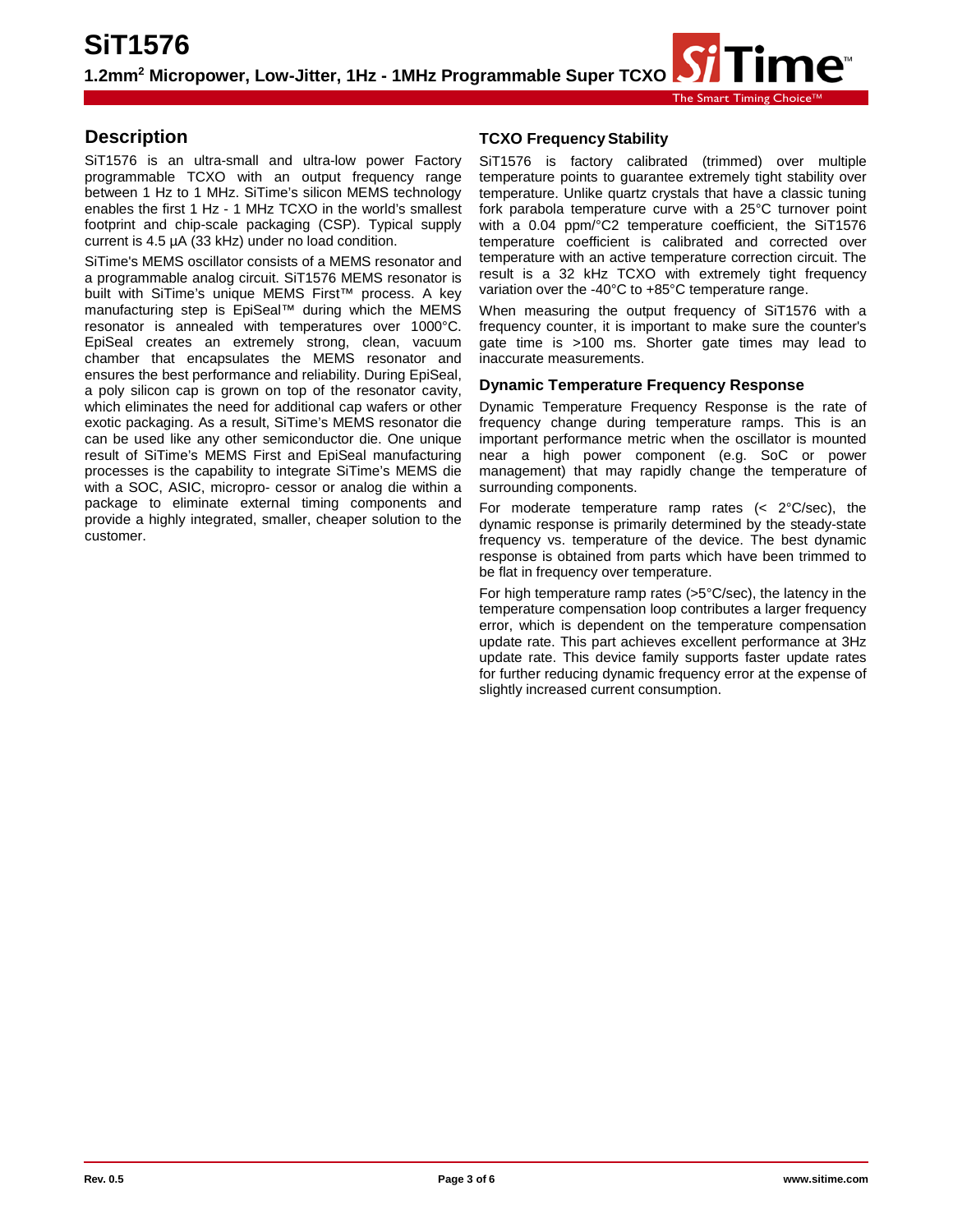# **Typical Operating Curves**

**(TA = 25°C, Vdd = 1.8V, unless otherwise stated)**



# **Frequency Stability over Temperature (Post Reflow)**



### **Start-up and Steady-State Current Profile**



**No Vdd bypass**

 $10<sup>5</sup>$ 

Noise Injection Frequency (Hz)

 $\mathbf{1}$ 

 $0.5$  $\mathbf 0$  $-0.5$  $\overline{a}$  $-1.5$ 

 $-2$   $-2$ <br> $10^3$ 

 $10<sup>4</sup>$ 

Frequency Error (ppm)

**10 nF Vdd bypass**

 $10^6$ 

 $10^7$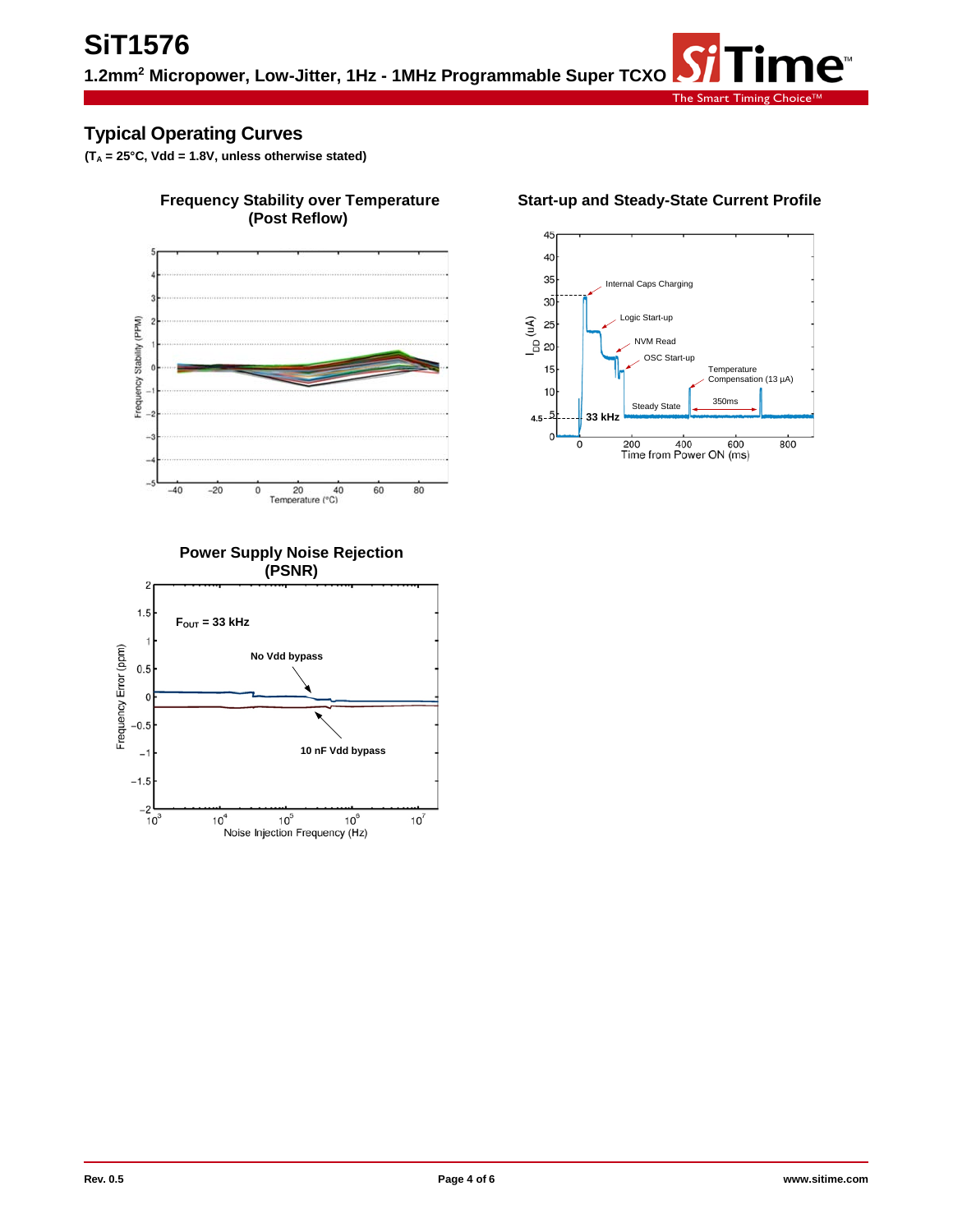#### **Dynamic Frequency Response for Moderate Temperature Ramps**



Frequency accuracy under a moderate temperature ramp up to 2°C/sec is limited by the TCXO's trimmed accuracy of the frequency stability over-temperature.

**Note:**

1. Measured relative to 32.768 kHz.

 $\mathbf{e}$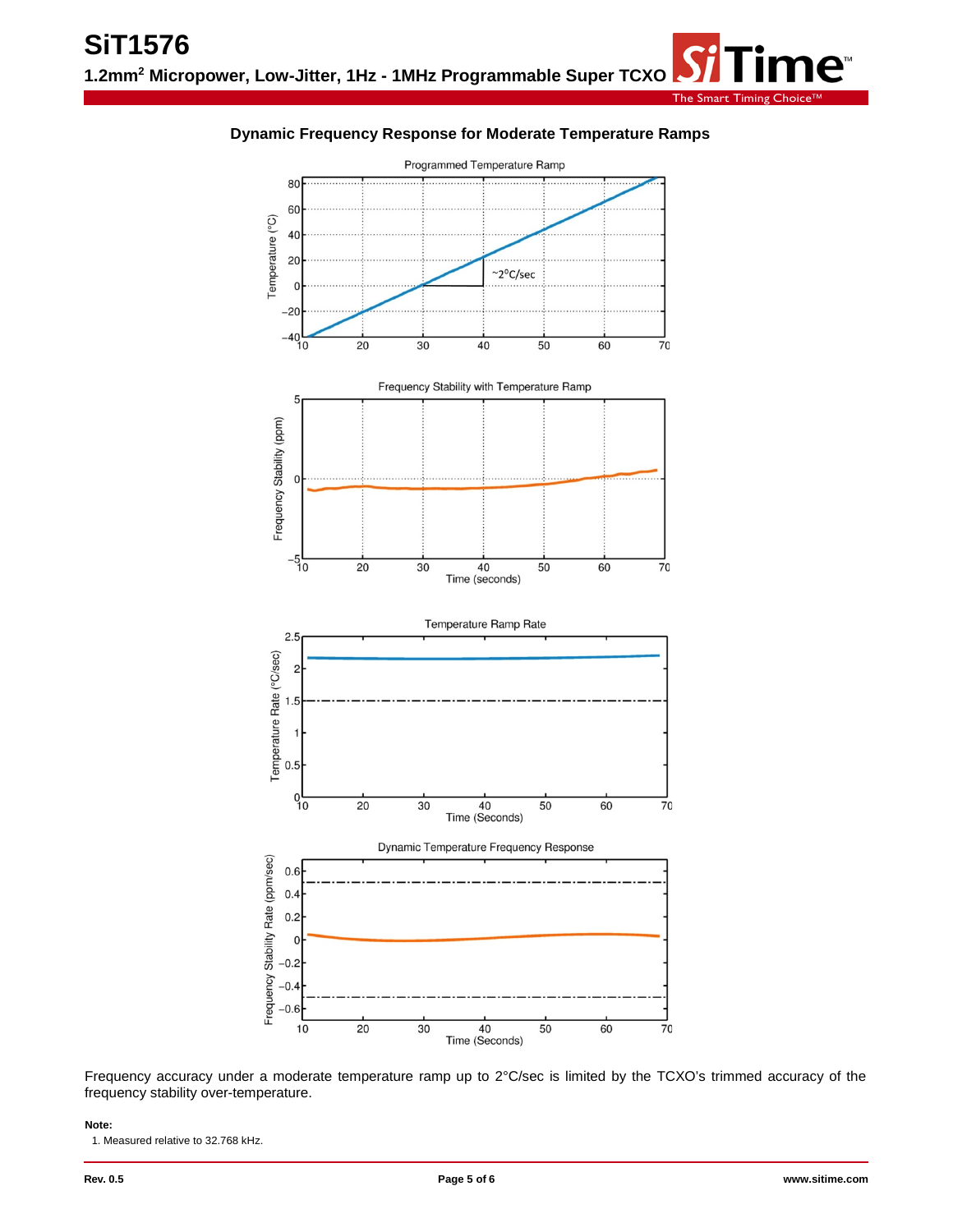### **Dynamic Frequency Response for Fast Temperature Ramps**



For temperature ramps >5°C/sec, the frequency accuracy is limited by the update rate of the temperature compensation path (see the 5°C/sec and 10°C/sec plots).

Contact Factory for applications that require improved dynamic performance.

**Note:**

1. Referenced to 32.768 kHz.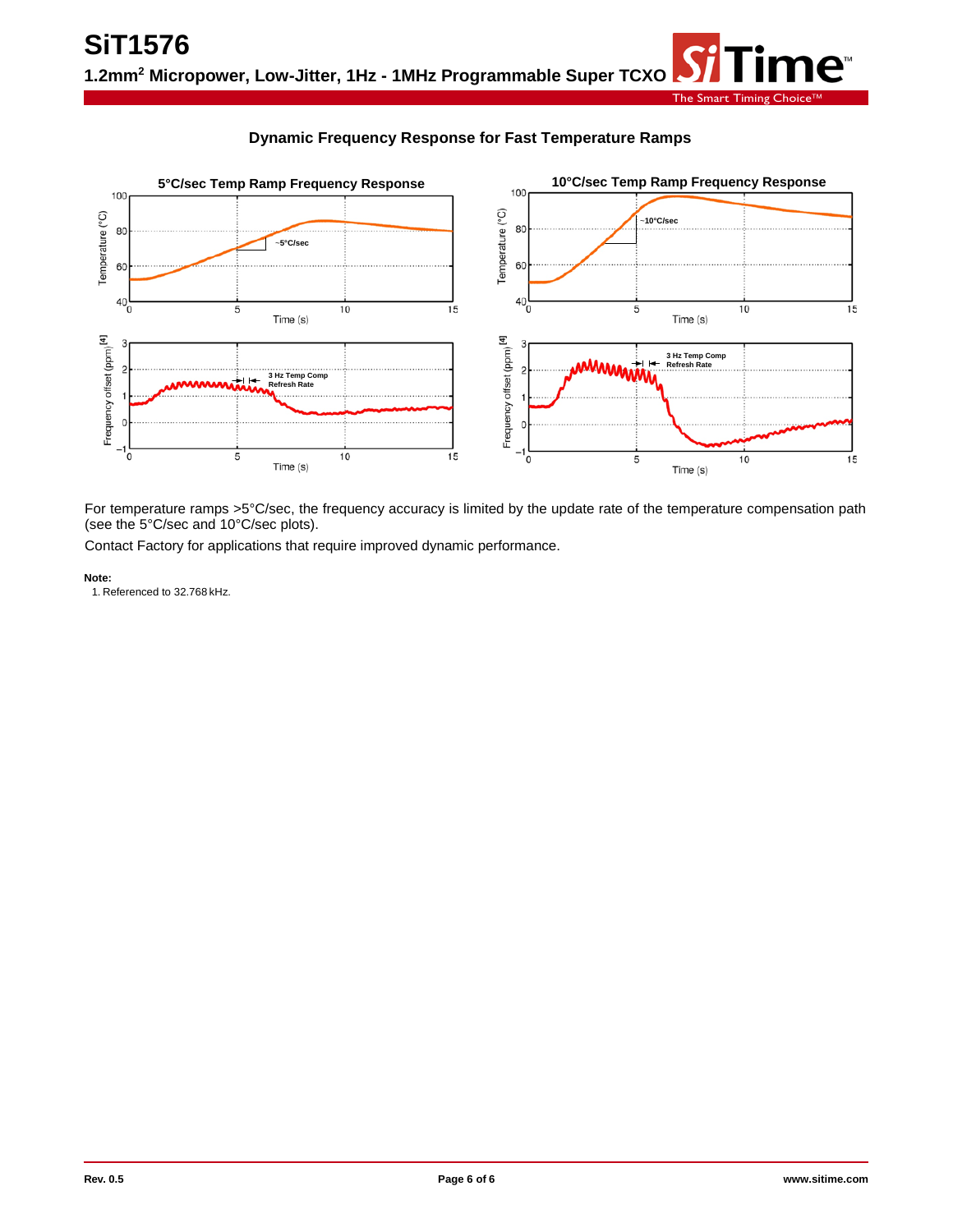# **Dimensions and Patterns**

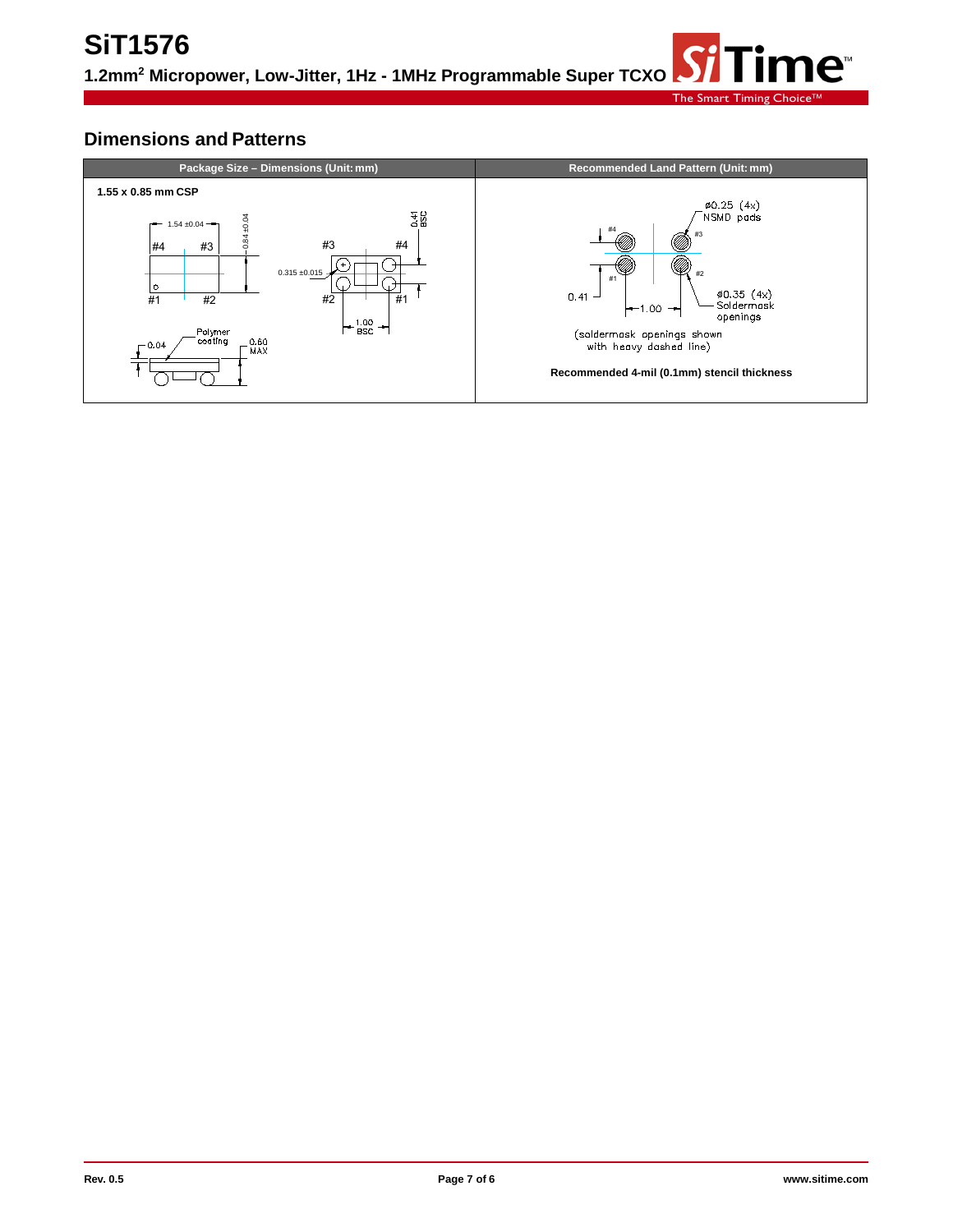# **Manufacturing Guidelines**

- 1) No Ultrasonic or Megasonic cleaning: Do not subject SiT1576 to an ultrasonic or megasonic cleaning environment. Permanent damage or long term reliability issues mayoccur.
- 2) Applying board-level underfill and overmold is acceptable and will not impact the reliability of the device.
- 3) Reflow profile, perJESD22-A113D.
- 4) For additional manufacturing guidelines and marking/tape-reel instructions, click on the following link[: http://www.sitime.com/component/docman/doc\\_download/243-manufacturing-notes-for-sitime](http://www.sitime.com/component/docman/doc_download/243-manufacturing-notes-for-sitime-oscillators)[oscillators](http://www.sitime.com/component/docman/doc_download/243-manufacturing-notes-for-sitime-oscillators)

 $\mathbf{n}\mathbf{e}$